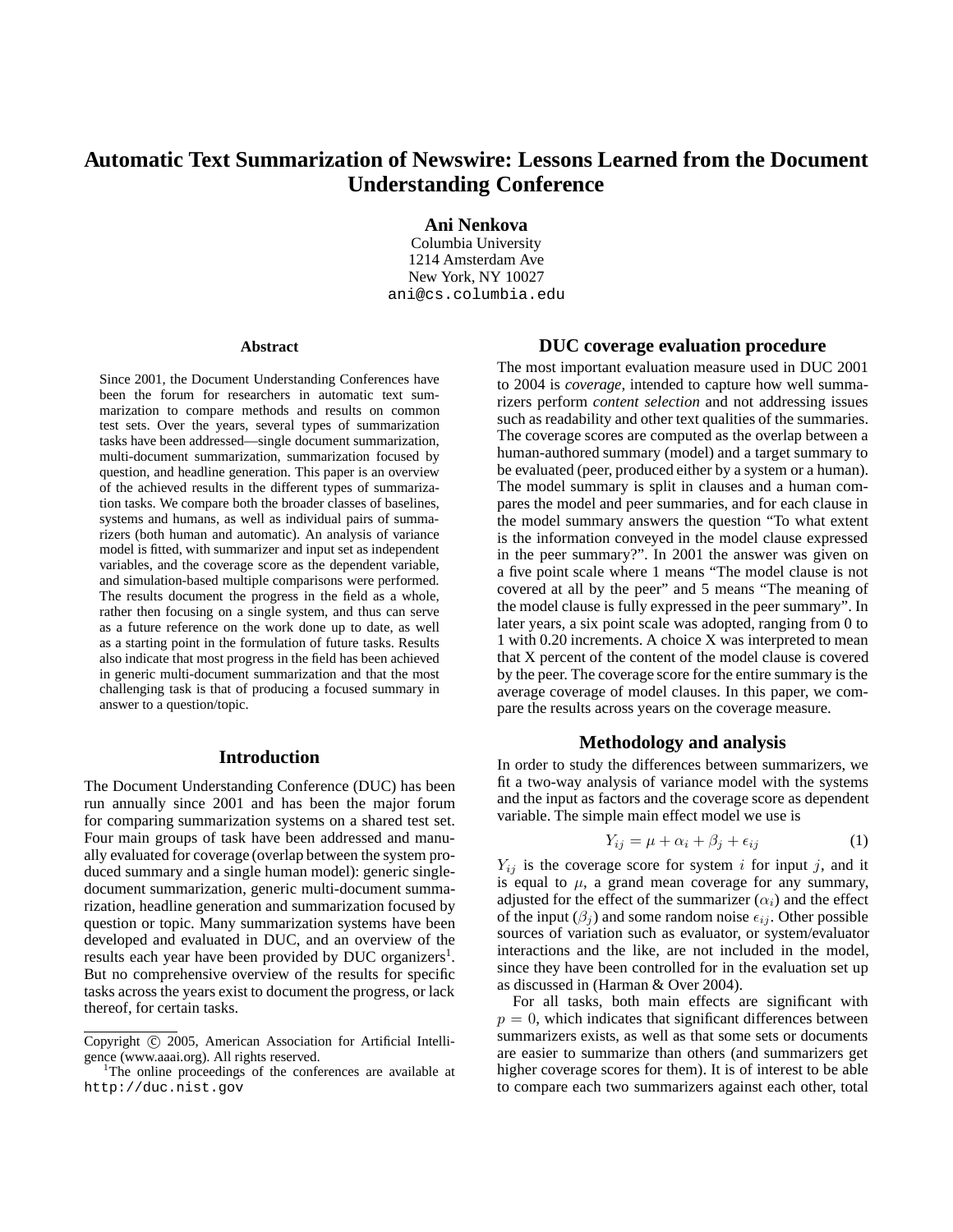| sys                   | better than systems                         |
|-----------------------|---------------------------------------------|
| $\mathbf{1}$          | 15 16 17 18 23 25 30                        |
| $\overline{A}$        | 1 15 16 17 18 21 23 25 31                   |
| $\overline{B}$        | 1 15 16 17 18 19 21 23 25 27 28 29 31       |
| $\overline{\text{C}}$ | 1 15 16 17 18 19 21 23 25 27 28 29 31       |
| $\overline{D}$        | 1 15 16 17 18 19 21 23 25 27 28 29 31       |
| Ε                     | 1 15 16 17 18 19 21 23 25 27 28 29 31       |
| F                     | 15 16 17 18 23 25 29 31                     |
| G                     | 1 15 16 17 18 19 21 23 25 27 28 29 31       |
| H                     | 1 15 16 17 18 19 21 23 25 27 28 29 31 A F J |
| T                     | 1 15 16 17 18 19 21 23 25 27 28 29 31       |
| Ţ                     | 15 16 17 18 23 25 29 31                     |
| 15                    | 17 25 30                                    |
| 16                    | 17.30                                       |
| 18                    | 17 30                                       |
| 19                    | 15 16 17 18 23 25 30                        |
| 21                    | 15 16 17 18 25 30                           |
| 23                    | 17 25 30                                    |
| 25                    | 17.30                                       |
| 27                    | 15 16 17 18 23 25 30                        |
| 28                    | 15 16 17 18 23 25 30                        |
| 29                    | 16 17 18 25 30                              |
| 31                    | 16 17 18 25 30                              |

Table 1: Significant differences based on 95% confidence intervals for single document summarizers in 2002. The second column lists the summarizers that the summarizer in the first column is significantly *better* than.

of  $\binom{N}{2}$  comparisons when N is the number of summarizers. Thus, the number of pairwise comparisons to be made is quite large, since each year more than 10 automatic summarizers were tested and several human summarizers wrote summaries for comparison purposes. In order to control the probability of declaring a difference between two systems to be significant when it is actually not (Type I error), we use a simulation based multiple comparisons procedure that controls for the overall experiment-wise probability of error. 95% confidence intervals for the differences between system means are computed with simulation size  $= 12616$ . Pairs of summarizers where the confidence interval for the difference between the two means excludes zero can be declared to be significantly different.

# **Summarizer codes conventions**

In all years and tasks, human summarizers have letter codes A to K. Baselines have codes 1 to 5. The remaining codes are those for participating systems. Each year, non-model human summaries were available for each set/document, but no human wrote summaries for *all* the sets. This means that the average scores for humans are estimated from a smaller sample than those of system averages.

### **Generic single-document summarization**

The generic single document summarization task was addressed in DUC 2001 and 2002, with target summary length of 100 words. The baseline in both years, with summarizer code 1, was the same: taking the first 100 words of the input document. Space constraints would not permit to list all 507 pairwise comparisons and the respective 95% confidence interval, so table 1 lists only the pairs of summarizers where a significant difference could be declared in 2002. The trends are similar in 2001, with humans performing better than systems and the baselines, and systems not outperforming the baseline. The peer averages for 2001 are not listed since the coverage evaluation was done on a different scale from the one used in following years and thus results across years cannot be compared to track progress. The peer averages for 2002 are given in table 2.

Both years, none of the systems outperforms the baseline (and the systems as a group do not outperform the baseline) and in fact the baseline has better coverage than most of the automatic systems (see the first row in table 1). It has often been noted that this baseline is indeed quite strong, due to journalistic convention for putting the most important part of an article in the initial paragraphs. But the fact that human summarizers (with the exception of F and J) significantly outperform the baseline shows that the task is meaningful and that better-than-baseline performance is possible. The difference between the worst human and the baseline is 0.1 while the difference between the best system and the baseline is 0.01. Seven out of the nine human summarizers are significantly better than all the systems, but humans F, J and A are not significantly better than all systems. This suggests that while humans as a group are much better than automatic summarizers, specific human summarization strategies are not so good and do not lead to significant advantage over some automatic systems. These facts indicate that while the single-document task has not been kept in later years, the task remains an open problem.

#### **Generic multi-document summarization**

Generic multi-document summaries were produced in 2001, 2002 and 2004, with target lengths of 50, 100, 200 and 400 words in 2001 and 50, 100, and 200 words in 2002 and 100 words only in 2004. The two baselines used are 1) the first n words of the most recent document (corresponding to system code 1 in 2001 and code 2 in 2002) and 2) the first sentence from each document in chronological order until the length requirement is reached (codes 2 and 3 in 2001 and 2002 respectively). Note that the first baseline is equivalent to what is currently used in news aggregation systems such as Google News. Automatic summarizers in general perform better than this baseline as can be seen in table 3 and table 4. The peer averages for 2002 and 2004 are given in tables 5 and 6 respectively.

When the target summary size is added as a factor in the analysis of variance model, it is highly significant with  $p < 0.0001$  and multiple comparisons between the between the four lengths in 2001 show that scores significantly increase as the summary size increases. This indicates that the summary size impacts coverage scores and thus when performing evaluation one should control for the size of summaries that are being compared. If size is not controlled for, it can confound the results in coverage scores comparisons. An interesting questions arises of what would happen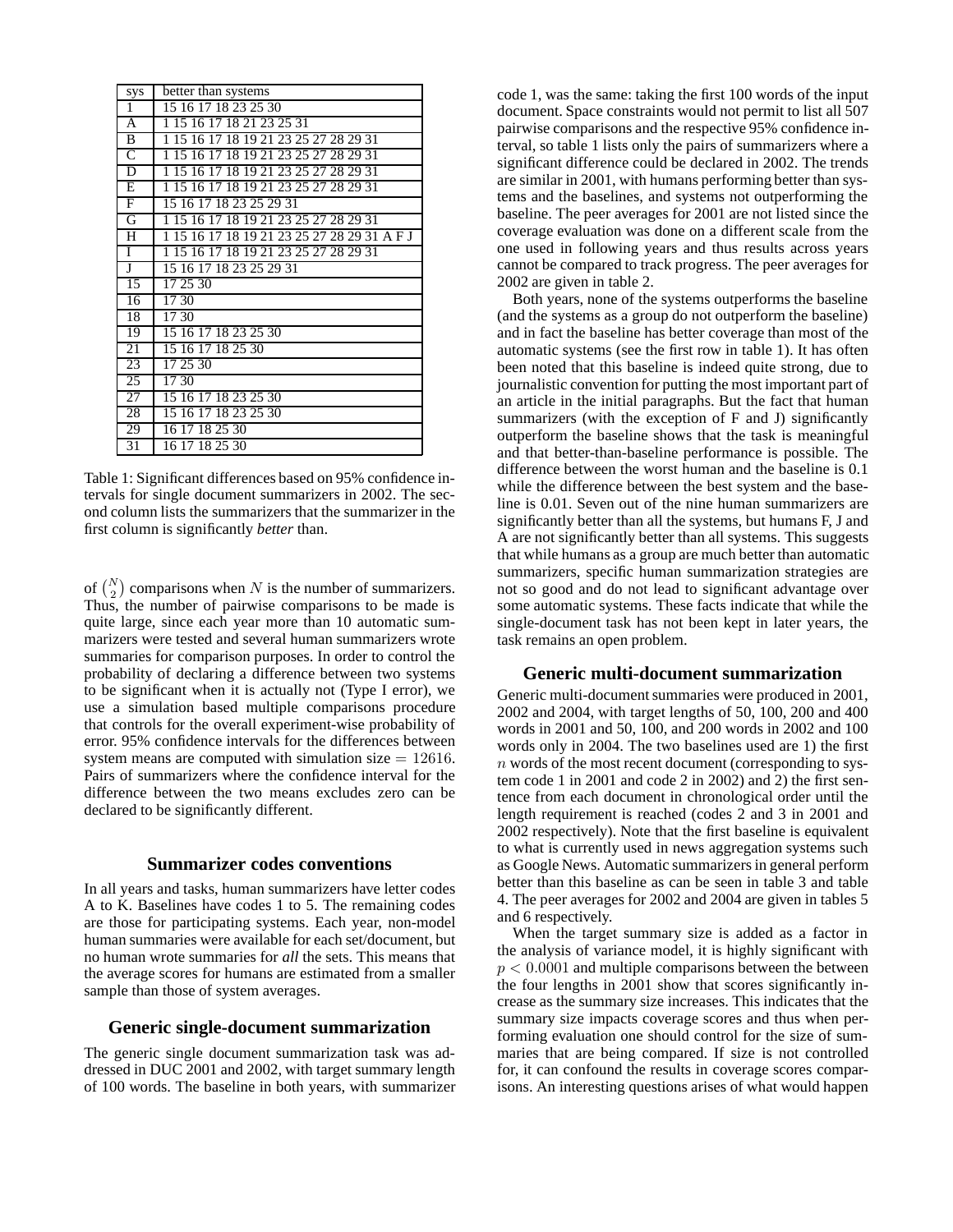| summarizer |     | 15  | 16               |     | 18  | 19  | 21  | 23  | 25  | 27  |     | 29  |
|------------|-----|-----|------------------|-----|-----|-----|-----|-----|-----|-----|-----|-----|
| coverage   | .37 | .33 | .30 <sub>1</sub> | .08 | .32 | .39 | .37 | .34 | .29 | .38 | .38 | .36 |
| sums       | 291 | 295 | 295              | 292 | 294 | 295 | 295 | 289 | 294 | 292 | 295 | 294 |
|            |     |     |                  |     |     |     |     |     |     |     |     |     |
| summarizer | 30  | 31  | A                | B   | C   | D   | E   | F   | G   | н   |     |     |
| coverage   | .06 | .36 | .47              | .51 | .46 | .52 | .49 | .47 | .54 | .57 | .53 | .47 |

Table 2: Summarizer code, coverage and number of summaries for the single document summarization task at DUC 2002

| 2              | 1 U W                        |
|----------------|------------------------------|
| A              | 12 L M O P R S U W Y Z       |
| B              | 12 L M N O P R S U W Y Z     |
| C              | 12LMNOPRSUWYZ                |
| $\overline{D}$ | 12MORSUWZ                    |
| E              | 12 H L M N O P R S T U W Y Z |
| F              | 12 H L M N O P R S T U W Y Z |
| G              | 12LMNOPRSUWYZ                |
| Η              | 1 U W Z                      |
| T              | 12 L M N O P R S T U W Y Z   |
| K              | 12LMNOPRSTUWYZ               |
| L              | 1 U W Z                      |
| M              | 1 U                          |
| Ñ              | 1 M OR SU WZ                 |
| $\overline{P}$ | 1 U W Z                      |
| $\overline{R}$ | TU Y                         |
| S              | 1 U W                        |
| T              | 1 2 M O R S U W Z            |
| Y              | 1 M O U W Z                  |

Table 3: Significant differences for the 2001 multi-document task. The summary length has been added as a factor in the analysis of variance model.

if systems are compared separately at different target summary lengths—would the results differ. For the 2001 data, we compared the groups of systems, humans, and baselines. At all lengths the humans performed significantly better than both the systems and the baselines. But the difference between the baselines and the automatic systems is significant only for summary lengths of 200 and 400 words and is not significant for target length 50 or 100 words. The same trend can be seen in the 2002 data as well (table 4). The inability to show significance in the difference between systems and baselines with shorter summary lengths might mean two things. The evaluation method might be too restrictive, measuring the overlap with a single human model. The work of (Nenkova & Passonneau 2004) discusses an alternative evaluation approach that looks for overlap between the summary to be evaluated and multiple human models, which is less restrictive and allows for the possibility that there might be more than one, different, but equally acceptable, summaries for the same input. It will be interesting to see if in upcoming DUC competitions the new pyramid scoring procedure will lead to greater ability to show significance. Another possible explanation is that as a shorter summary length is required, the task of choosing the most important information becomes more difficult and no approach works well consistently. Several interesting observations can be made from the data in table 3 (the results from 2001).

- 1. Only one system significantly outperforms the baseline of selecting first sentences from the input articles (Id=2).
- 2. Not all humans significantly outperform all automatic systems. This is very positive and indicates that on a set of 30 input clusters, humans do not perform significantly  $better<sup>2</sup>$ .
- 3. Eight (out of 12) systems outperform baseline 1 (selecting the first  $N$  words of one of the articles in the cluster). This approach is used by news aggregation sites, such as Google news. The DUC results show that overall, specifically developed multi-document summarization systems perform better than such a baseline.
- 4. In the comparisons between different humans, only two are significant (E and F are both significantly better than H). The fact that there are significant differences between human summarizers suggests that a cognitive study of the human summarization techniques can be useful in shedding light for the development of automatic summarizers.

Figure 1 shows a pair of summaries written on for the same input by humans F and H. The examples give an idea why the unusual summarization strategy of H can lead to worse summaries. Summarizer H also happens to be the human that does not outperform significantly most of the automatic systems.

Table 4 shows the significant pairwise comparisons between multi-document summarizers for 2002. These data also indicate that more pairs are significant when longer summaries are compared. It is again encouraging that several automatic systems are not significantly worse than humans. Table 7 gives the pairs of significantly different summarizers from DUC 2004.

The generic multi-document summarization task is the only one evaluated in the same way across several years. For the 100 word summary in 2002, the best system result is 0.24, while in 2004 it is 0.30, and the average of system coverage was 0.17 and 0.21 respectively. The difference is significant according to a Wilcoxon rank-sum test (p-value  $= 0.02$ ). This could be an indication that there is an improvement of systems across the years. Unfortunately, such a conclusion cannot be readily drawn, because as the analysis of variance model shows, the input to a summarizer has a significant impact on the final coverage score and it is not

 $2^2$ But given more data, the observed differences could become significant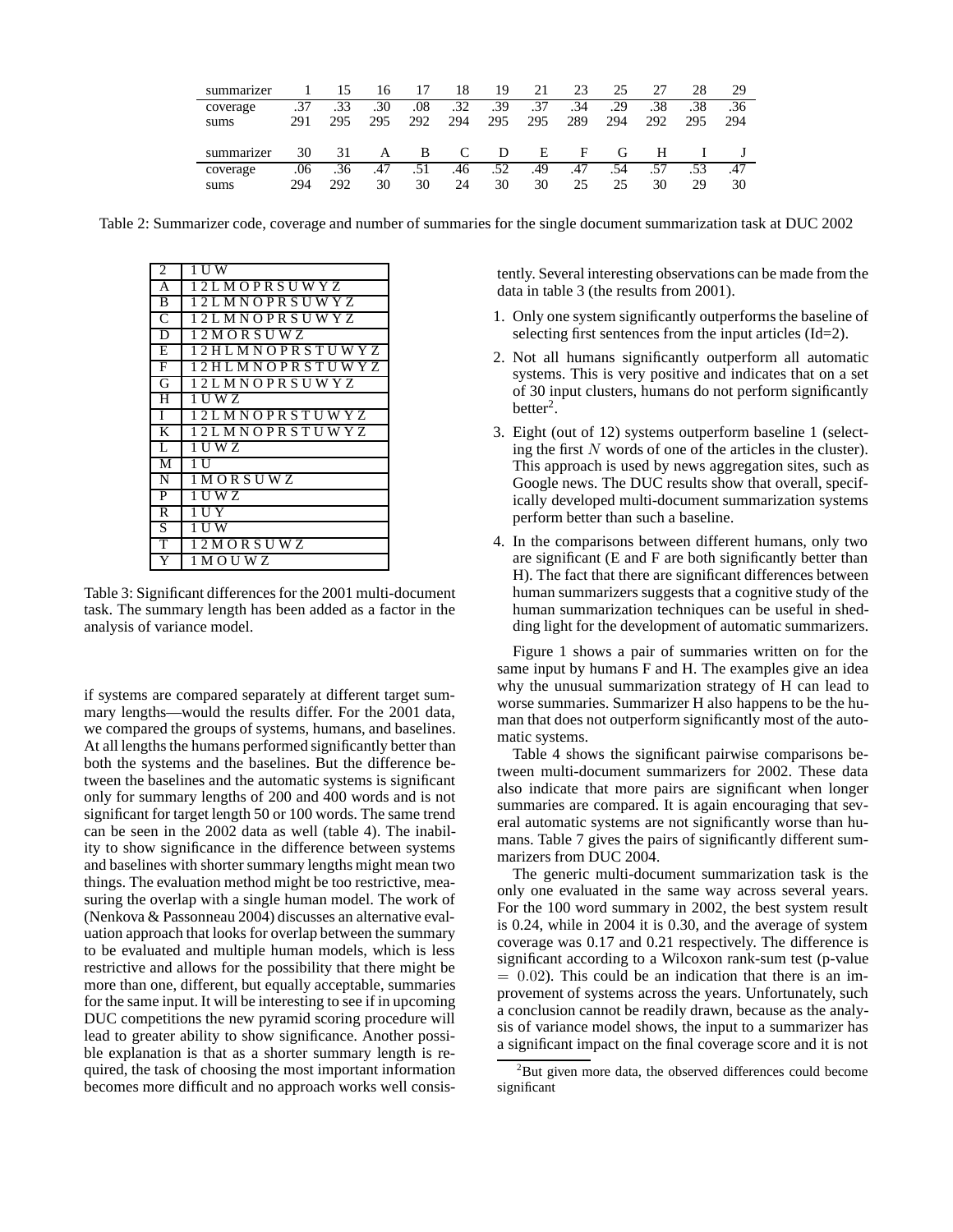### **Set 34; H SUMMARY**

Category 5 hurricanes include the 1935 storm striking the Florida Keys, 1969's Camille striking Mississippi and Louisiana, 1988's Gilbert striking from the Lesser Antilles to Mexico, and 1989's Hugo striking the Lesser Antilles and South Carolina. Other killer hurricanes struck Galveston in 1900, the Florida Keys in 1965 (Betsy), the Dominican Republic in 1987 (Emily), Central America in 1988 (Joan), the Gulf of Mexico in 1989 (Chantal), and Mexico in 1990 (Diana). Hurricanes also hit Miami in 1926, 1947, 1949, 1950 and 1964 (Cleo); the Florida Keys in 1960 (Donna) and 1987 (Floyd); Mississippi, Alabama and Florida in 1985 (Elena); and Mexico in 1985 (Debby).

#### **Set 34; F SUMMARY**

Hurricanes are spanned in the Atlantic off the coast of Africa. Average or heavy rains in the Sahel result in more, and more intense, hurricanes and dry seasons lead to fewer hurricanes according to Dr. William Gray a Colorado meteorologist. Since accurate records have been kept, three category five hurricanes have hit the Atlantic or Gulf coasts and caused great loss of life and billions of dollars of damages. In 1900, the Galveston hurricane killed 6,000. More and better satellites will improve hurricane tracking. However, the potential for loss of life and extensive damages are higher because of increased population and construction in coastal areas.

Figure 1: Summaries by humans F and H for the same input

clear if the sets in 2002 were markedly different (i.e. harder) than those in 2004.

In order to gain some preliminary insight into what factors might make a set easier or harder to summarize, we looked at the two 2004 sets for which the peer coverage was highest (coverage  $= 0.49$ , set D30010) and lowest (coverage  $=$ 0.10, set D30049). Set D30010, for which the highest peer coverage was achieved, consists of articles reporting on a suicide bombing on a Jerusalem market. The set with lowest average coverage, D30049, consists of articles dealing with different aspects of the controversy surrounding the revival of North Korea's nuclear program. Thus, the set where high coverage was obtained was more scenario oriented, where the pieces of information that need to be supplied in order to give a summary of the event can be easily identified—where the attack took place, who was the perpetrator, what were the casualties. The set with low coverage, on the other hand, does not evoke a readily available scenario. Deeper analysis of the input factors is due in order to understand which are the subareas in which summarization is most successful. Previous research (Barzilay & Lee 2004) has shown that content selection and ordering can be approached in a very principled way for scenario-type inputs.

# **Generation of headlines**

The headline generation task is to produce a 10-word summary, either as a sentence or as a set of keywords. In 2002, the headlines were generated for multiple documents on the same topic, while in 2003 they were for single documents. The average coverage per peer in the two years can be seen it tables 8 and 9 respectively. In 2002, one of the systems, 19,

| A                     | all automatic summarizers        |
|-----------------------|----------------------------------|
| B                     | all automatic summarizers        |
| $\overline{\text{C}}$ | all automatic summarizers but 65 |
| $\overline{\text{D}}$ | all automatic summarizers        |
| Ε                     | all automatic summarizers        |
| F                     | all automatic summarizers        |
| G                     | all automatic summarizers        |
| Η                     | all automatic summarizers        |
| $\overline{2}$        | 111 117                          |
| 19                    | 111 117                          |
| 27                    | 111                              |
| 34                    | 111 117                          |
| 44                    | 111 117 123 138 27               |
| 55                    | 111 117 138 27                   |
| 65                    | 11 111 117 123 138 2 27 34       |
| 81                    | 111 117 123 138 27               |
| 93                    | 111<br>117 123 138 27            |
| 102                   | 111 117 138 27                   |
| 120                   | 111 117 138 27                   |
| 123                   | 111                              |
| 124                   | 111 117 138 27                   |
| 138                   | 111                              |

Table 7: Significant differences for 100 word multidocument summarizers in 2004

was not significantly worse than *either* of the humans and outperforms all other automatic systems.

For headline generation for single documents, the human written headline (available in the HEADLINE tag of the documents) was taken as a baseline. Thus the baseline was human written and very high, and in fact outperformed all automatic systems. Five out of ten human summarizers outperform the baseline.

# **Focused multi-document summaries**

In 2003 and 2004, the multi-document task was modified so that the produced 100-word summary is not generic, but either responding to a topic description or a question (in 2004 the question was "Who is  $X$ ?" where  $X$  is a person). The same baselines as for generic multi-document summarization are used and have the smallest number system code. For the question task in 2003, systems were also given a list of all the sentences that a human had marked as answering the question. Thus the task was actually to find the most important among the potential answers, while in 2004 the systems had only articles and had to identify and rank the answers. Humans overwhelmingly outperform all of the systems (with a few exceptions for the modified question task in 2003). At the same time few systems perform better than the baselines: in 2003 (for the summaries focused by topic) systems 6, 13, 16, and 20 are better than baseline 2 (first 100 words of the first document), and only system 13 outperforms the baseline that takes first sentences from the input articles until the requested length is reached (code 3). In 2004, no system significantly outperforms the baseline as can be seen in table 10.

The coverage for human summarizers for the questionfocused task in 2004 seems higher than the human cov-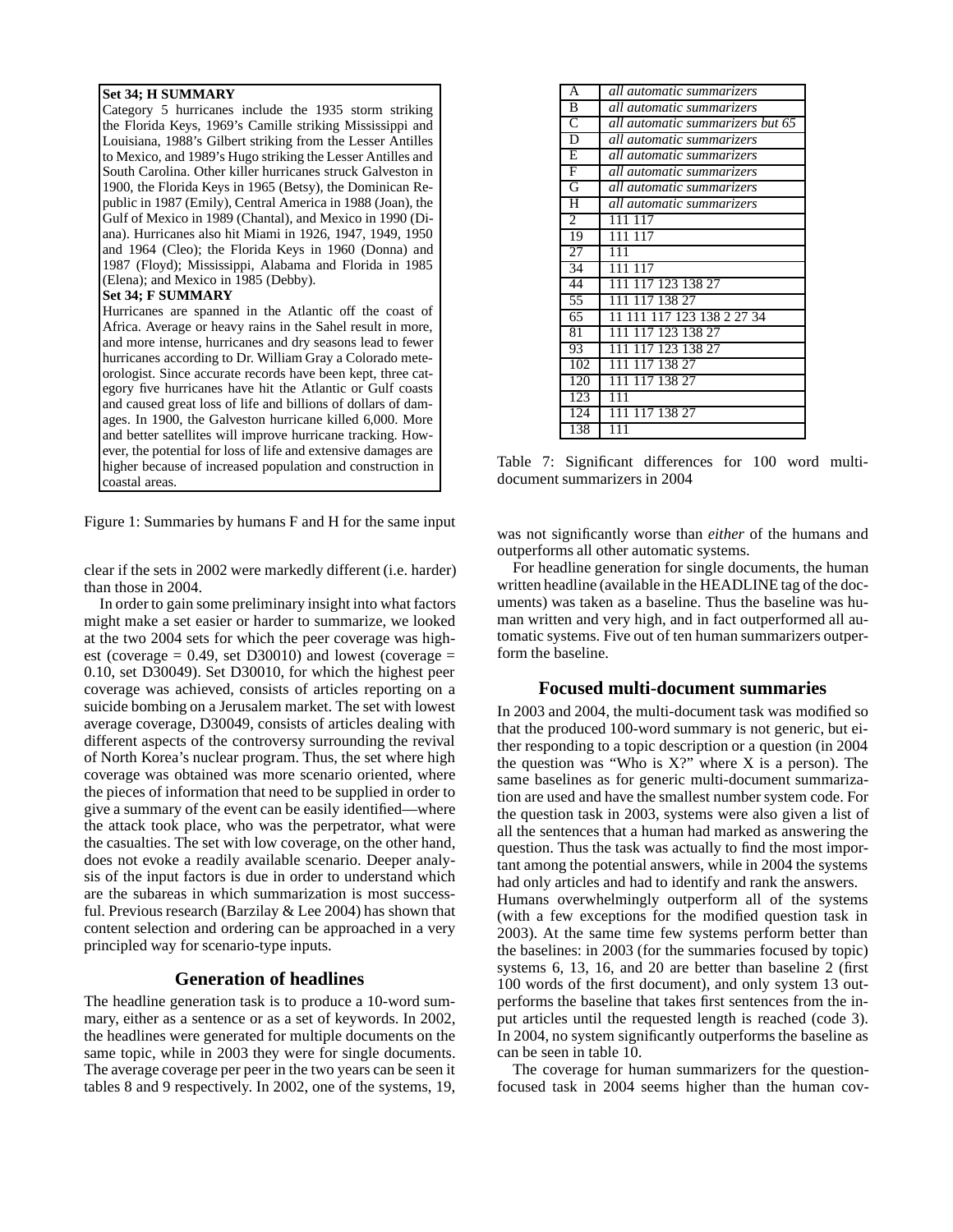| <b>SVS</b>     | 50 words                    | 100 words                  | 200 words                    |
|----------------|-----------------------------|----------------------------|------------------------------|
| A              | 16 2 20 24 25 29 3          | 16 2 20 24 25 26 29 3      | 16 2 20 24 25 29 3           |
| B              | 16 19 2 20 24 25 26 28 29 3 | 6 19 2 20 24 25 26 28 29 3 | 6 19 2 20 24 25 26 28 29 3   |
| $\overline{C}$ |                             | 16 2 20 25 26 29           | 16 19 2 20 24 25 26 28 29 3  |
| D              | 16 2 20 24 25 29 3)         | 16 2 25 29                 | 16 19 2 20 24 25 26) 28 29 3 |
| E              | 16 2 20 24 25 26 28 29 3    |                            | 2                            |
| F              | 16 2 20 24 25 3             | 16 2 25 29                 | 16 2 25 29                   |
| G              | 16 2 20 24 25 29 3          |                            | 16 2 25 29                   |
| H              | 16 2 20 24 25 26 28 29 3    | 16 2 20 24 25 26 29 3      | 16 19 2 20 24 25 26 28 29 3  |
|                |                             | 16 2 24 25 26 28 29 3      | 16 19 2 20 24 25 26 28 29 3  |
| J              |                             | 16 2 25 29                 | 16 2 25 29                   |
| 3              |                             | 16 2 25                    | 16 2 25 29                   |
| 19             | 16 20 24 25 3               | 16 25 29                   | 16 20 24 25 29               |
| 20             |                             |                            | 16 2 25                      |
| 24             |                             | 26                         | 16 2 25 29                   |
| 26             | 16 20 24 25                 | 2 2 0                      | 16 2 25 29                   |
| 28             | 16 20 25                    | 16 2 20 25 29              | 16 2 25 29                   |

Table 4: Significant differences for multi-document summarizers in 2002 for different summary lengths

| summarizer          | 16  | 19  | 2   | 20  | 24  | 25  | 26  | 28  | 29   | 3   |
|---------------------|-----|-----|-----|-----|-----|-----|-----|-----|------|-----|
| 50 wrds             | 12  | 23  | .14 | .12 | .13 | .10 | .21 | .21 | .16  | .14 |
| $100 \text{ w}$ rds | .13 | .24 | .13 | .16 | .19 | .12 | .19 | .23 | .14  | .20 |
| 200 wrds            | .15 | .25 | .13 | .21 | .22 | .16 | .24 | .23 | .17  | .22 |
| sums                | 59  | 59  | 59  | 59  | 59  | 59  | 59  | 59  | 59   | 59  |
|                     |     |     |     |     |     |     |     |     |      |     |
|                     |     |     |     |     |     |     |     |     |      |     |
| summarizer          | А   | B   | C   | D   | E   | F   | G   | Н   |      |     |
| 50 wrds             | 37  | .44 | .25 | .40 | .46 | .33 | .44 | .32 | .26  | .22 |
| $100 \text{ wrds}$  | .37 | .43 | .38 | .28 | .25 | .28 | .36 | .31 | .39  | .26 |
| 200 wrds            | .37 | .42 | .45 | .39 | .27 | .30 | .29 | .37 | 0.41 | .26 |

Table 5: Coverage for summarizers at the multi-document task at DUC 2002, for different target summary lengths

| summarizer | 102 |     |     | 117 | 120 | 123 | 124 | 138 | 19  |     | 27  | 34  | 44  |
|------------|-----|-----|-----|-----|-----|-----|-----|-----|-----|-----|-----|-----|-----|
| coverage   | .24 | .22 | .05 | .16 | .24 | .17 | .26 | .17 | .23 | .20 |     | .22 | .26 |
| sums       | 50  | 50  | 50  | 50  | 50  | 50  | 50  | 50  | 49  | 50  | 50  | 50  | 50  |
|            |     |     |     |     |     |     |     |     |     |     |     |     |     |
| summarizer | 55  | 65  | 81  | 93  | A   | B.  | C   | D   | E   | F   | G   | H   |     |
| coverage   | .24 | .30 | .25 | .26 | .48 | .44 | .38 | .50 | .42 | .46 | .45 | .47 |     |
| sums       | 50  | 50  | 50  | 50  | 18  | 18  | 25  | 18  | 18  |     |     | 18  |     |

Table 6: Coverage for the multi-document summarization task in DUC 2004

| summarizer 16 19                                                        |  |  |  |  |  |  |  | 20 25 26 29 A B C D E F G H I J |
|-------------------------------------------------------------------------|--|--|--|--|--|--|--|---------------------------------|
| .50 .50 .48 .32 .62 .48 .57 .45 .55 .55 .45 .55 .49 .14 .26 .13 .14 .26 |  |  |  |  |  |  |  |                                 |
| sums                                                                    |  |  |  |  |  |  |  | 59 59 59 59 6 6 5 6 6 6 5 6 6 6 |

Table 8: Average coverage for headlines for multiple documents, DUC 2002. The first row contains the system codes, the second the average coverage and the third–the number of summaries produced by the summarizer.

| summarizer |     |     | 13  |     | 17  | 18  | 21  | 22           | 24  | 25  | 26  |     |
|------------|-----|-----|-----|-----|-----|-----|-----|--------------|-----|-----|-----|-----|
| coverage   | .48 | .15 | .25 |     | .40 | .36 | .32 | .31          | .24 | .29 | .38 |     |
| sums       | 624 | 622 | 624 | 624 | 624 | 624 | 624 | 624          | 564 | 624 | 624 | 624 |
|            |     |     |     |     |     |     |     |              |     |     |     |     |
| summarizer |     | 9   | A   | B   | C   | D   | E   | $\mathbf{F}$ | G   | н   |     |     |
| coverage   |     | .27 | .49 | .57 | .56 | .53 | .61 | .60          | .57 | .52 | .52 | .49 |

Table 9: Summarizer codes, average coverage and number of produced summaries for single document headlines in DUC 2003